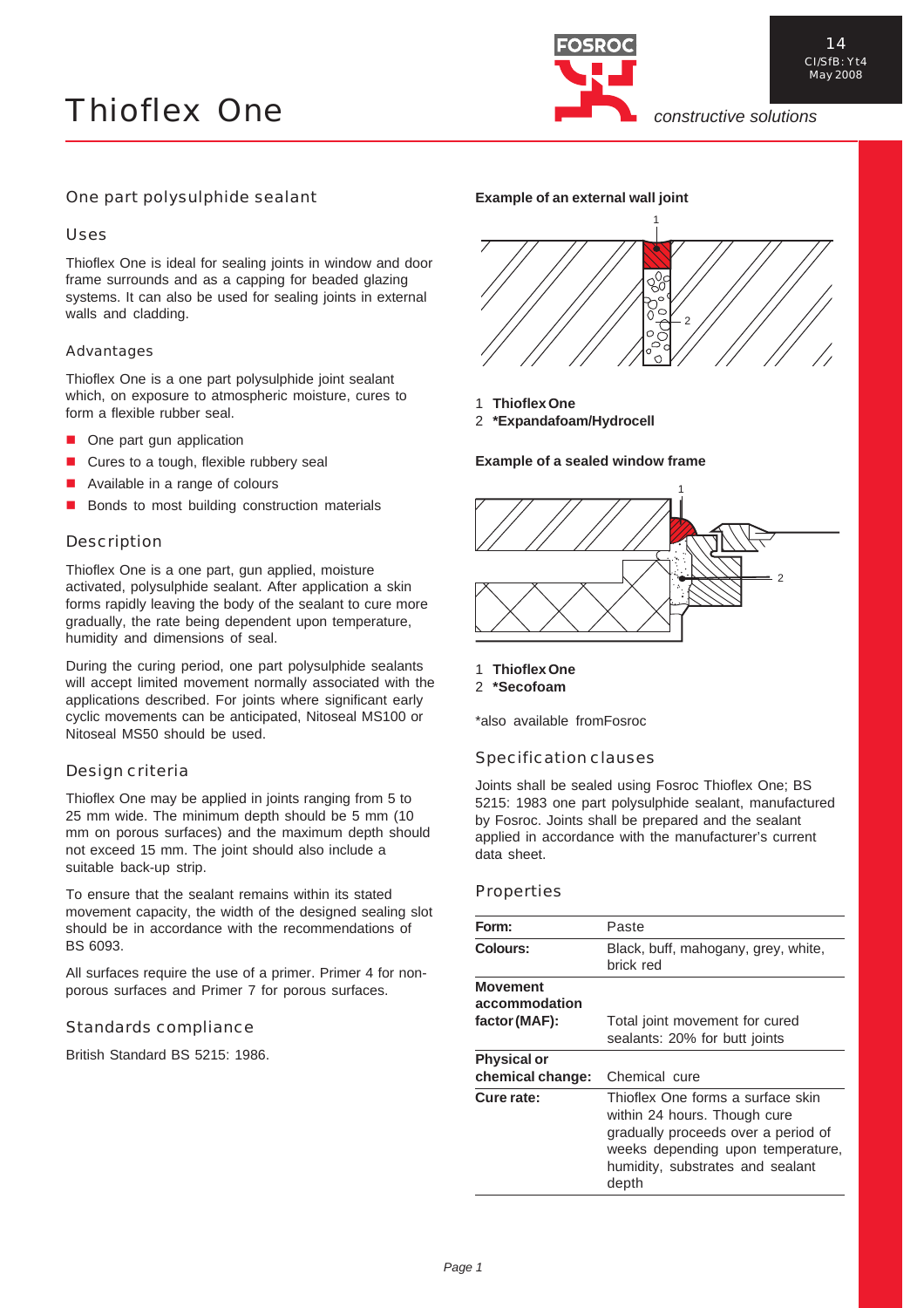# **Application**

| temperature:                         | 5 to $50^{\circ}$ C                              |           |  |
|--------------------------------------|--------------------------------------------------|-----------|--|
| Hardness shore<br>$'A'25^{\circ}C$ : | 25 to 30                                         |           |  |
| <b>Water immersion:</b>              | Not suitable for use in submerged<br>joints      |           |  |
| <b>Chemical</b>                      | Dilute acid                                      | resistant |  |
| resistance to                        | Dilute alkali                                    | resistant |  |
| occasional                           | Lubricating oil resistant                        |           |  |
| spillage:                            | Petrol                                           | resistant |  |
| UV resistance:                       | Good                                             |           |  |
| Solids content:                      | 95%                                              |           |  |
| Flash point:                         | Over 65°C                                        |           |  |
| <b>Flammability:</b>                 | Burns but does not readily support<br>combustion |           |  |

### Application instructions

### Preparation

Joint surfaces must be clean, dry and free from frost. Remove all dirt, laitance, loose material and foreign matter. Remove all rust, scale and protective lacquers from metal surfaces. Non-porous surfaces should be degreased using joint cleaner.

In movement joints Thioflex One must always be supported by a foam back-up strip such as Expandafoam or Hydrocell XL which will allow free movement. If insufficient depth is available use an adhesive polyethylene bond breaking tape. A bond breaker is not required when applied over Expandafoam or Hydrocell.

Where a particularly neat finish is required, cover face edges of the joint with masking tape and remove immediately after application and tooling of the Thioflex One.

### Priming

It is important to prime in order to enhance the adhesive properties of Thioflex One.

**Porous surfaces:** Use Primer 7 on concrete, brickwork, stone, timber and unglazed edges of ceramic tiles. Apply by brush. Allow primer to be touch dry (20 to 60 minutes) before applying Thioflex One. Any joint not sealed within

3 hours must be reprimed. Any joint not sealed within 24 hours, the primer film must be mechanically removed before repriming.

**Non-porous surfaces:** Use Primer 4 on ferrous metals, stainless steel, ceramics and glass. Apply by brush. Allow primer to be touch dry (5 minutes approximately) before applying Thioflex One. Any joint not sealed within 24 hours must be reprimed.

Ferrous metals should be treated with an anti-corrosion primer.

#### Gun loading

Cut conical tip off cartridge end thread, screw on nozzle, cut at 45°C to required size and fit into sealant gun.

#### Application

Extrude the sealant firmly into joint to ensure complete contact with joint faces. Tool off as required with a spatula wetted with dilute detergent solution.

### Cleaning

Clean tools immediately after use with Fosroc Equipment Cleaner.

### Estimating

### Packaging

Plastic cartridges with separate screw-on nozzles, packed in cartons of 20. Total contents approximately 7.6 litres.

### Guide to Thioflex One quantities

| Joint size<br>in mm | Litre per<br>metre run | Metre run per<br>0.38 litre cartridge |
|---------------------|------------------------|---------------------------------------|
| 5x5                 | 0.025                  | 15.2                                  |
| $10 \times 10$      | 0.100                  | 3.8                                   |
| $15 \times 10$      | 0.150                  | 2.5                                   |
| $15 \times 15$      | 0.230                  | 1.6                                   |
| $20 \times 15$      | 0.300                  | 1.2                                   |
| 25 x 15             | 0.380                  | 1.0                                   |

These are theoretical yields. No allowance has been made for variation in joint dimensions or wastage.

#### Guide to primer quantities

1 litre Primer 4 to 200 litres of Thioflex One.

1 litre Primer 7 to 30 litres of Thioflex One.

Actual usage depends upon joint dimensions and other factors.

### Limitations

Not recommended for permanent water immersion.

Not suitable for trafficked joints.

Thioflex One should not be used in direct contact with materials containing pitch or bitumen.

### Storage

Storage life of 12 months in original containers when kept in dry conditions between 5 and 27°C.